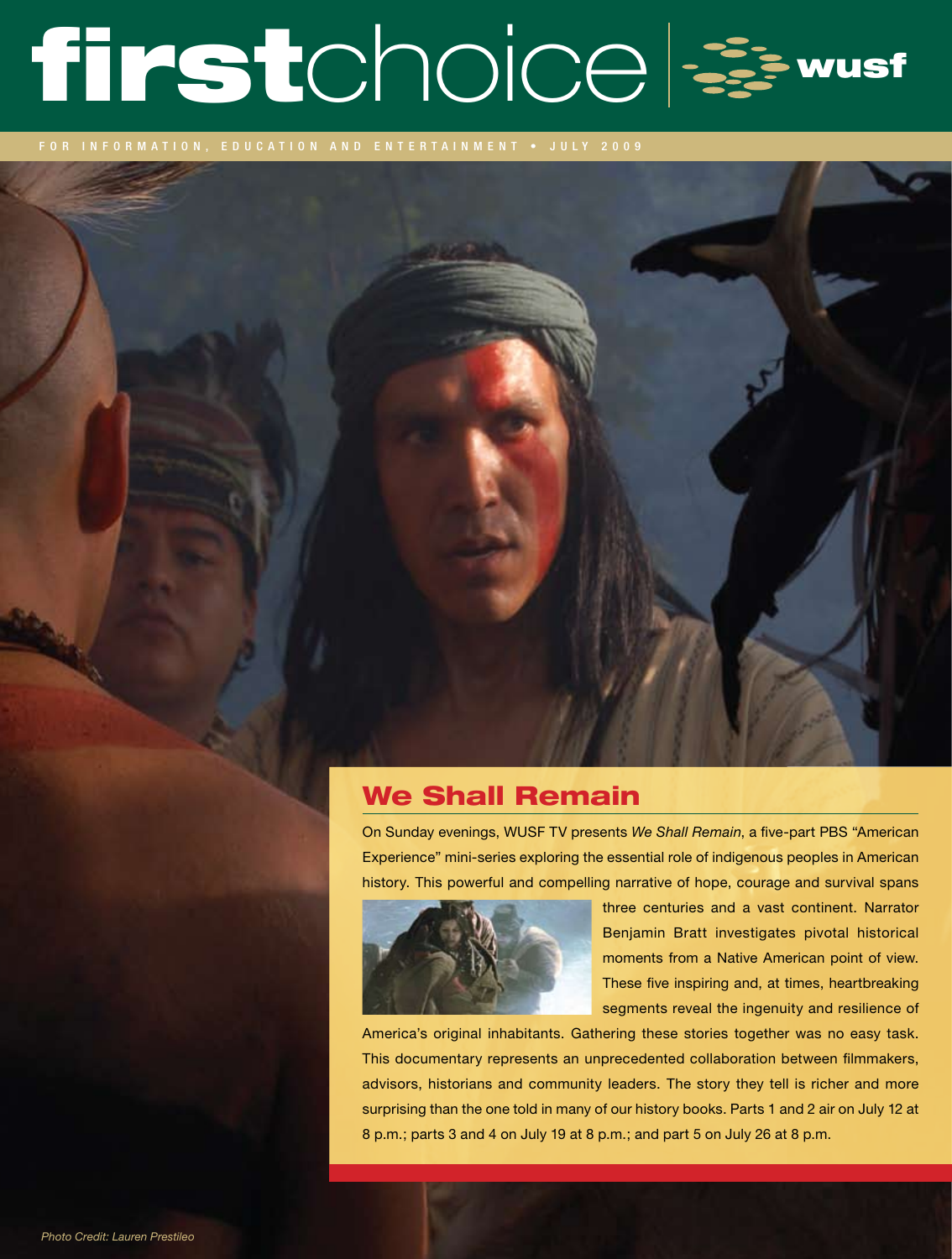# radio television I

|                                                    |                 | <b>WUSF 89.7 RADIO SCHEDULE</b>                |
|----------------------------------------------------|-----------------|------------------------------------------------|
| <b>Monday through Friday</b>                       |                 | <b>Weekend Edition</b>                         |
| <b>Morning Edition</b>                             |                 | <b>Car Talk</b>                                |
| with Carson Cooper                                 | $5-9a.m.$       | Wait Wait Don't Te                             |
| <b>Classical Music</b><br>with Russell Gant        | $9a.m.-1 p.m.$  | <b>Classical Music</b>                         |
| <b>Classical Music</b>                             |                 | <b>All Things Consider</b>                     |
| with Bethany Cagle                                 | $1-4 p.m.$      | A Prairie Home Cor                             |
| All Things Considered with Susan Giles             |                 | This American Life                             |
| Wantuck & Joshua Stewart 4-6:30 p.m.               |                 | Piano Jazz                                     |
| Marketplace                                        | 6:30-7 p.m.     | Jazz with Bob Seyn                             |
| <b>Classical Music</b><br>with Coleen Cook         | 7-10 p.m.       | Jazz with Jeff Frank<br><b>Matthew Wengerd</b> |
| Jazz with Bob Seymour                              | 10 p.m.-1 a.m.  | <b>Sunday</b>                                  |
| Jazz with Jeff Franklin,<br><b>Matthew Wengerd</b> | $1-5$ a.m.      | Jazz                                           |
| Friday                                             |                 | <b>Classical Music</b>                         |
| <b>All Things Considered</b>                       | 4-6 p.m.        | <b>Weekend Edition</b>                         |
| <b>Florida Matters</b>                             | 6-6:30 p.m.     | <b>Florida Matters</b>                         |
| Marketplace                                        | 6:30-7 p.m.     | <b>Classical Music</b>                         |
| <b>Classical Music</b>                             |                 | <b>Sunday Baroque</b>                          |
| with Coleen Cook                                   | 7-10 p.m.       | <b>Classical Music</b>                         |
| <b>Riverwalk</b>                                   | 10-11 p.m.      | A Prairie Home Cor                             |
| Jazz at Lincoln Center 11 p.m.-midnight            |                 | <b>All Things Consider</b>                     |
| Jazz Set with<br>Dee Dee Bridgewater               | midnight-1 a.m. | Studio 360                                     |
| <b>Saturday</b>                                    |                 | SymphonyCast                                   |
| Jazz                                               | $1-6$ a.m.      | <b>Classical Music</b>                         |
| <b>Classical Music</b>                             | $6 - 8$ a.m.    | Jazz with Jeff Frank                           |

| <b>Weekend Edition</b>                             | 8-10 a.m.      |
|----------------------------------------------------|----------------|
| Car Talk                                           | $10-11$ a m    |
| Wait Wait Don't Tell Me!                           | $11$ a.m.-noon |
| <b>Classical Music</b>                             | noon-5 p.m.    |
| <b>All Things Considered</b>                       | 5-6 p.m.       |
| A Prairie Home Companion                           | 6-8 p.m.       |
| <b>This American Life</b>                          | 8-9 p.m.       |
| Piano Jazz                                         | 9-10 p.m.      |
| Jazz with Bob Seymour                              | 10 p.m.-1 a.m. |
| Jazz with Jeff Franklin.<br><b>Matthew Wengerd</b> | $1-6a$ m       |
| <b>Sunday</b>                                      |                |
| Jazz                                               | $1 - 6$ a.m.   |
| <b>Classical Music</b>                             | $6 - 8$ a.m.   |
| <b>Weekend Edition</b>                             | $8-10a$ m      |
| <b>Florida Matters</b>                             | $10-10:30$ a m |
| <b>Classical Music</b>                             | 10:30-11 a.m.  |
| <b>Sunday Baroque</b>                              | 11 a.m.-1 p.m. |
| <b>Classical Music</b>                             | 1-3 p.m.       |
| A Prairie Home Companion                           | 3-5 p.m.       |
| <b>All Things Considered</b>                       | 5-6 p.m.       |
| Studio 360                                         | 6-7 p.m.       |
| SymphonyCast                                       | 7-9 p.m.       |
| <b>Classical Music</b>                             | 9-11 p.m.      |
| Jazz with Jeff Franklin                            | 11 p.m.-6 a.m. |
|                                                    |                |

The WUSF Radio Reading Service is accessible to those who qualify 24 hours a day via a special radio receiver, provided at no charge. Find more information at www.wusf.org.

#### **WUSF 89.72 RADIO SCHEDULE**

| <b>Monday through Friday</b>           |                |
|----------------------------------------|----------------|
| <b>Morning Edition</b>                 |                |
| with Carson Cooper                     | 5-9 a.m.       |
| <b>Tell Me More</b>                    | $9 - 10$ a m.  |
| The Diane Rehm Show                    | 10 a.m.-noon   |
| Fresh Air                              | noon-1 p.m.    |
| World Have Your Say                    | 1-2 p.m.       |
| Talk of The Nation                     | 2-4 p.m.       |
| All Things Considered with Susan Giles |                |
| Wantuck & Joshua Stewart               | 4-6:30 p.m.    |
| <b>Florida Matters</b>                 |                |
| (Friday only)                          | 6-6:30 p.m.    |
| Marketplace                            | 6:30-7 p.m.    |
| The World                              | 7-8 p.m.       |
| On Point                               | 8-10 p.m.      |
| To The Point                           | 10-11 p.m.     |
| BBC World Service News 11 p.m.-5 a.m.  |                |
| <b>Saturday</b>                        |                |
| <b>BBC World Service News</b>          | $5-6a.m.$      |
| <b>World Vision Report</b>             | 6-6:30 a.m.    |
| <b>Florida Matters</b>                 | 6:30-7 a.m.    |
| Only A Game                            | $7-8$ a.m.     |
| <b>Weekend Edition</b>                 | $8-10a.m.$     |
| Car Talk                               | $10-11$ a.m.   |
| Whad'Ya Know?                          | 11 a.m.-1 p.m. |
| Wait Wait Don't Tell Me!               | 1-2 p.m.       |
| Studio 360                             | 2-3 p.m.       |

| Marketplace Money                     | 3-4 p.m.        |  |
|---------------------------------------|-----------------|--|
| <b>BBC Newshour</b>                   | $4-5$ p.m.      |  |
| All Things Considered                 | 5-6 p.m.        |  |
| Fresh Air Weekend                     | 6-7 p.m.        |  |
| This American Life                    | 7-8 p.m.        |  |
| Conversations from<br>the World Café  | 8-9 p.m.        |  |
| The Changing World                    | 9-10 p.m.       |  |
| BBC World Service News 10 p.m.-5 a.m. |                 |  |
| <b>Sunday</b>                         |                 |  |
| <b>BBC World Service News</b>         | 5-6 a.m.        |  |
| The People's Pharmacy                 | 6-7 a.m.        |  |
| Speaking of Faith                     | 7-8 a.m.        |  |
| <b>Weekend Edition</b>                | 8-10 a.m.       |  |
| Car Talk                              | 10-11 a.m.      |  |
| Latino USA                            | 11-11:30 a.m.   |  |
| <b>Florida Matters</b>                | 11:30 a.m.-noon |  |
| Best of Our Knowledge                 | noon-2 p.m.     |  |
| <b>Selected Shorts</b>                | 2-3 p.m.        |  |
| <b>The Splendid Table</b>             | 3-4 p.m.        |  |
| <b>BBC Newshour</b>                   | 4-5 p.m.        |  |
| All Things Considered                 | 5-6 p.m.        |  |
| On the Media                          | 6-7 p.m.        |  |
| Living on Earth                       | 7-8 p.m.        |  |
| The Tavis Smiley Show                 | 8-10 p.m.       |  |
| BBC World Service News 10 p.m.-5 a.m. |                 |  |
|                                       |                 |  |

#### **JULY TV HIGHLIGHTS**



**A Capitol Fourth** The guest list includes Big Bird and the Sesame Street gang, as well as Aretha Franklin, Vanessa Williams, and pianist Andrew von Oeyen with the National Symphony Orchestra under the direction of Erich Kunzel. And stay tuned for **3, 2,1 Fireworks!** This explosive special takes viewers on a behind-the-scenes tour of the July 4th celebration. Airs Saturday, July 4, at 9 p.m. and 10:30 p.m.



**Walking The Great Divide: A Journey Along The Continental Divide Trail** Award-winning filmmaker Mark Flagler embarks on a six-month journey to traverse this primitive backcountry trail that stretches from Mexico to Canada and records his triumphs as he braves high-altitude trekking, intense desert heat, cross-country navigation and deep canyons. Airs Monday, July 13, 9-11 p.m.



**Richard Bangs' Adventures With Purpose: Assam India: Quest For The One-Horned Rhinoceros** Join adventurer Richard Bangs on his trek through this remote region of rushing rivers, ferocious monsoons, vast expanses of unspoiled land and a staggering array of wildlife as he sets off to discover what this elusive rhino represents to the people of Assam and to the world. Airs Monday, July 27, at 9 p.m.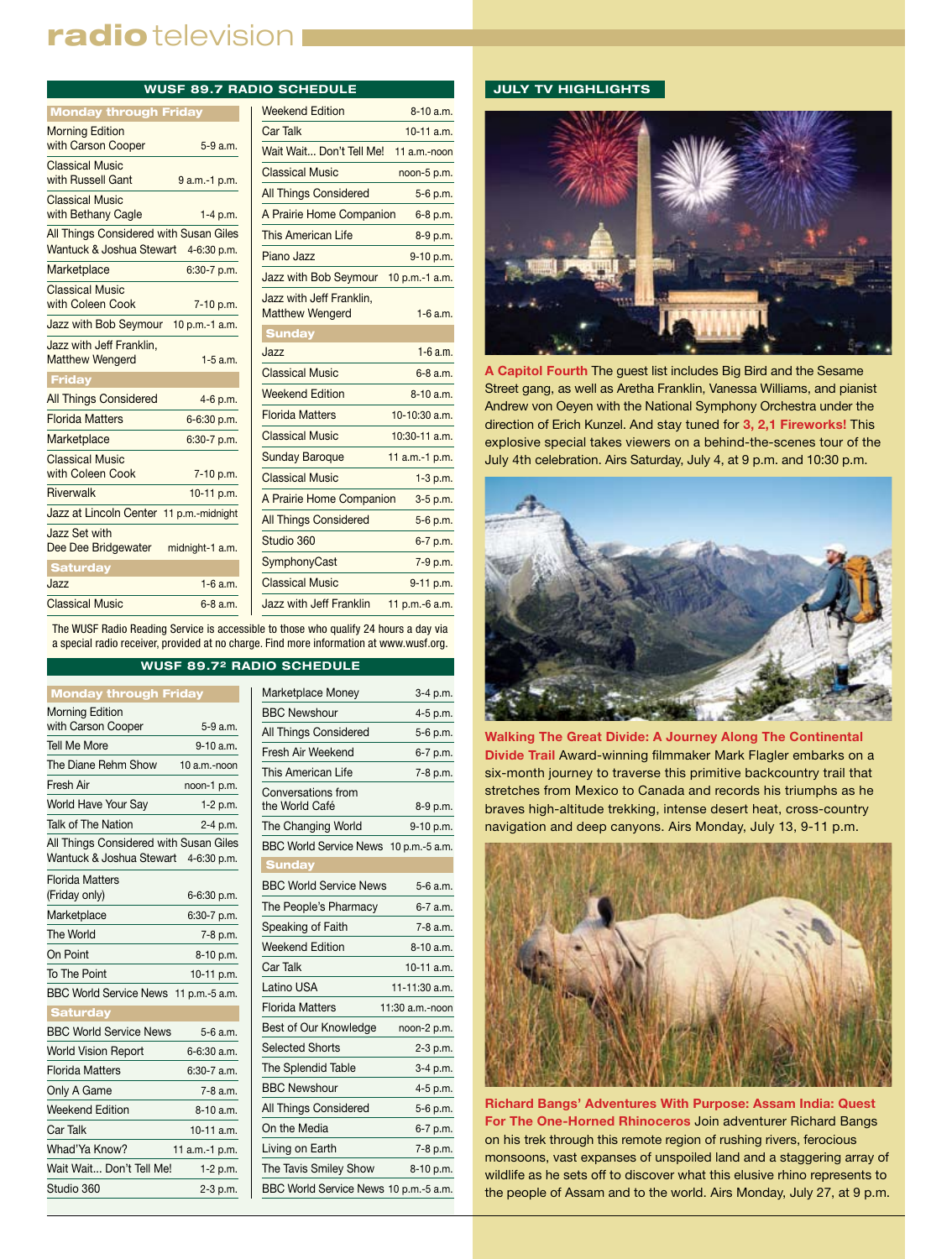#### Wednesday 1st

**8:00 p.m.** Travelscope "Chile – From Seaside to Mountaintop" **8:30 p.m.** Burt Wolf: Travels & Traditions "The Lands of St. Patrick, Ireland" **9:00 p.m.** This Old House "Weston Project" Pt. 7 of 16 **9:30 p.m.** Hometime "Half-Finished Shed"

**10:00 p.m.** History Detectives

#### Thursday 2nd

**8:00 p.m.** Nature "American Eagle" **9:00 p.m.** Jean-Michel Cousteau: Ocean Adventures "Sea Ghosts" **10:00 p.m.** Attenborough Wildlife Collection "Sperm Whales – Back From the Abyss"

#### Friday 3rd

**8:00 p.m.** Florida Matters "Historic Preservation"

**8:30 p.m.** America's Historic Trails "New Orleans and the Old River Road to Natchez"

**9:00 p.m.** Antiques Roadshow "Bismarck, ND"



**10:00 p.m**. Globe Trekker "Morocco"

#### Saturday 4th

**8:00 p.m.** Fred Waring Show "Cole Porter" **9:00 p.m.** A Capitol Fourth (2009) **10:30 p.m.** 3,2,1 Fireworks!

#### Sunday 5th

**7:00 p.m.** NOVA " Marathon Challenge" **8:00 p.m.** American Experience "The Kennedys"

#### Monday 6th

**8:00 p.m.** Rick Steves' Europe "Sevilla and Andalusia"

**8:30 p.m.** Smart Travels – Europe with Rudy Maxa "Munich and Bavaria" **9:00 p.m.** Adventure Lodges of North America "Canadian Adventure Lodges" **10:00 p.m.** Adventure Lodges of North America "United States Adventure Lodges"

#### Tuesday 7th

**8:00 p.m.** Lark Rise to Candleford **9:00 p.m.** Doc Martin "Haemophobia" **10:00 p.m.** MI5 "Outsiders"

#### Wednesday 8th

**8:00 p.m.** Travelscope "Chile – The Driest Place on Earth" **8:30 p.m.** Burt Wolf: Travels & Traditions "The Abbeys of Austria" **9:00 p.m.** This Old House "Weston Project" Pt. 8 of 16 **9:30 p.m.** Hometime "Shed Finale" **10:00 p.m.** History Detectives

#### Thursday 9th

**8:00 p.m.** Nature "Victoria Falls" **9:00 p.m.** Jean-Michel Cousteau: Ocean Adventures "Call of the Killer Whales" Pt. 1

\*Programs scheduled are subject to change after printing of this publication.

#### Thursday 9th continued

**10:00 p.m.** Jean-Michel Cousteau: Ocean Adventures "Call of the Killer Whales" Pt. 2

#### Friday 10th **8:00 p.m.** Florida Matters

"Transportation" **8:30 p.m.** America's Historic Trails

"The Natchez Trace to Nashville" **9:00 p.m.** Antiques Roadshow "Tampa, FL" **10:00 p.m.** Globe Trekker "Spanish Islands" Saturday 11th

**8:00 p.m.** Fred Waring Show "George M. Cohan" **9:00 p.m.** Saturday Night Movie "Lolita"

#### Sunday 12th **7:00 p.m.** NOVA "Pocahontas Revealed"

**8:00 p.m.** American Experience "We Shall Remain: After the Mayflower" **9:30 p.m.** American Experience "We Shall Remain: Tecumseh's Vision"

#### Monday 13th

**8:00 p.m.** Rick Steves' Europe "England's Bath & York" **8:30 p.m.** Smart Travels – Europe with Rudy Maxa "Salzburg and the Lakes District"

**9:00 p.m.** Walking the Great Divide: A Journey along the Continental Divide Trail Pt. 1

**10:00 p.m.** Walking the Great Divide: A Journey along the Continental Divide Trail Pt. 2

#### Tuesday 14th

**8:00 p.m.** Lark Rise to Candleford **9:00 p.m.** Doc Martin "Old Dogs" **10:00 p.m.** MI5 "Celebrity"

#### Wednesday 15th

**8:00 p.m.** Travelscope "West Virginia – Wild and Wonderful" **8:30 p.m.** Burt Wolf: Travels & Traditions "The Pilgrimage Road to Santiago, Spain" **9:00 p.m.** This Old House "Weston Project" Pt. 9 of 16 **9:30 p.m.** Hometime "Stone Retaining Wall"



**10:00 p.m.** History Detectives

## Thursday 16th

**8:00 p.m.** Nature "Drakensberg: Barrier of Spears" **9:00 p.m.** Water's Journey: Everglades "Restoring Hope" **10:00 p.m.** Water's Journey: Everglades "Currents of Change"

### Friday 17th

**8:00 p.m.** Florida Matters "U.S. – Cuba Relations" **8:30 p.m.** America's Historic Trails "The Great Wagon Road: Philadelphia to Harper's Ferry" **9:00 p.m.** Antiques Roadshow "Tampa, FL" **10:00 p.m.** Globe Trekker "Pakistan"

#### Saturday 18th

**8:00 p.m.** Fred Waring Show "Hoagy Carmichael" **9:00 p.m.** Saturday Night Movie "Waking Ned Devine" **10:35 p.m.** PBS Previews: The National Parks

#### Sunday 19th



**7:00 p.m.** NOVA "Arctic Dinosaurs" **8:00 p.m.** American Experience "We Shall Remain: Trail of Tears" **9:30 p.m.** American Experience "We Shall Remain: Geronimo" Monday 20th

**8:00 p.m.** Rick Steves' Europe "North Wales: Feisty and Poetic" **8:30 p.m.** Smart Travels – Europe with Rudy Maxa "Vienna and the Danube" **9:00 p.m.** Great Lodges of the National Parks, Pt.1 **10:00 p.m.** Great Lodges of the National Parks, Pt. 2

#### Tuesday 21st

**8:00 p.m.** Lark Rise to Candleford **9:00 p.m.** Doc Martin "In Loco" **10:00 p.m.** MI5 "Frequently Asked Questions"

#### Wednesday 22nd

**8:00 p.m.** Travelscope "Austria – Celebrating the Vine in Vienna and the Burgenland" **8:30 p.m.** Burt Wolf: Travels & Traditions "Santiago De Compostela, Spain" **9:00 p.m.** This Old House "Weston Project" Pt.10 of 16 **9:30 p.m.** Hometime "Basement Headroom" **10:00 p.m.** History Detectives

#### Thursday 23rd

**8:00 p.m.** Nature "Prince of the Alps" **9:00 p.m.** Wild! "Wildlife Filmmakers: The Most Dangerous Game" **10:00 p.m.** Wildside with Nick Molle –

#### Costa Rica Friday 24th

**8:00 p.m.** Florida Matters "Health Care" **8:30 p.m.** America's Historic Trails "Wilderness Trail: Shenandoah Valley through the Cumberland Gap" **9:00 p.m.** Antiques Roadshow "Philadelphia, PA" **10:00 p.m.** Globe Trekker "Best American Water Treks I"

#### Saturday 25th

**8:00 p.m.** Fred Waring Show "Songwriters Showcase" **9:00 p.m.** Saturday Night Movie "Gigot" Sunday 26th

**8:00 p.m.** American Experience "We Shall Remain: Wounded Knee"

**9:30 p.m.** PBS Previews: The National Parks **10:00 p.m.** Mystery of Chaco Canyon

#### Monday 27th

**8:00 p.m.** Rick Steves' Europe "Edinburgh" **8:30 p.m.** Smart Travels – Europe with Rudy Maxa "Milan and Lake Como" **9:00 p.m.** Richard Bangs' Adventures with Purpose "Assam, India: Quest for the One-Horned Rhinoceros" **10:00 p.m.** Dabbawallas

july **tv** primetime

#### Tuesday 28th

**8:00 p.m.** Lark Rise to Candleford **9:00 p.m.** Doc Martin "Blood is Thicker" **10:00 p.m.** MI5 "The Suffering of Strangers"

#### Wednesday 29th

**8:00 p.m.** Travelscope "Papua, New Guinea – Cultural Encounters in an Ancient World" **8:30 p.m.** Burt Wolf: Travels & Traditions "Siena, Italy" **9:00 p.m.** This Old House "Weston Project" Pt.11 of 16 **9:30 p.m.** Hometime "Patching the Slab" **10:00 p.m.** History Detectives

#### Thursday 30th

**8:00 p.m.** Nature "The Gorilla King" **9:00 p.m.** Nature "Wisdom of the Wild" **10:00 p.m.** Scientific American Frontiers "Chimps R Us"

#### Friday 31st

**8:00 p.m.** Florida Matters "The Arts" **8:30 p.m.** America's Historic Trails "Mormon Trail: The Great Plains to the Great Salt Lake" **9:00 p.m.** Antiques Roadshow "Philadelphia, PA" **10:00 p.m.** Globe Trekker "Ice Trekking the Alps"

#### **Where to Watch**

#### **Over the Air**

- 16.1 WUSF TV
- 16.2 WUSF Kids
- 16.3 Create TV
- 16.4 Florida Knowledge
- **Network**

#### **WUSF on Comcast**

- 204 WUSF TV
- 205 WUSF Kids
- 206 Create TV
- 207 Florida Knowledge **Network**

#### **WUSF on Verizon FiOS**

- 16 WUSF TV
- 470 WUSF TV
- 473 WUSF Kids
- 472 Create TV
- 471 Florida Knowledge

## Network

## **WUSF on Bright House**

619 Florida Knowledge **Network** 

- 616 WUSF TV
- 617 WUSF Kids
- 618 Create TV